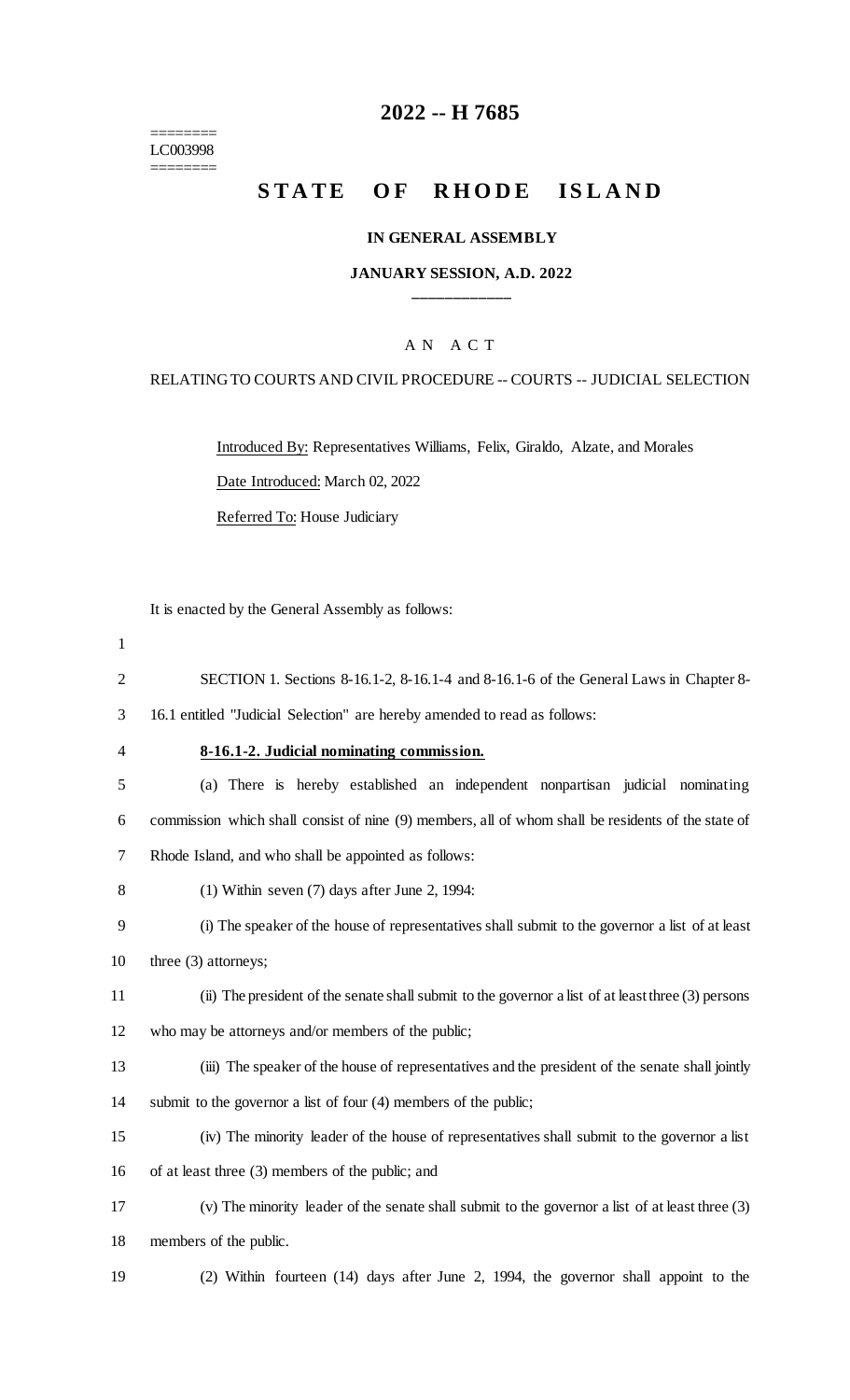- commission:
- (i) One person from each of the lists submitted in accordance with subsection (a)(1) of this section;

(ii) Three (3) attorneys, without regard to any of the lists; and

(iii) One member of the public, without regard to any of the lists.

 (3) The governor and the nominating authorities hereunder shall exercise reasonable efforts 7 to encourage racial, ethnic, and gender diversity within the commission ensure that the membership of the commission reflects the racial, ethnic, and gender diversity of the state's population.

 (b) Members of the commission shall serve for terms of four (4) years, except that, of the members first appointed:

 (1) The individual appointed from the list submitted by the minority leader of the house of representatives and one of the attorneys appointed by the governor without regard to any of the lists shall serve for one year;

 (2) The individual appointed from the list submitted by the minority leader of the senate and one of the attorneys appointed by the governor without regard to any of the lists shall serve for 16 two  $(2)$  years;

 (3) The individual appointed from the list submitted jointly by the speaker of the house of representatives and by the president of the senate and the member of the public appointed by the governor without regard to any of the lists shall serve for three (3) years; and

 (4) The individuals appointed from the lists submitted by the president of the senate and by the speaker of the house of representatives and one of the attorneys appointed by the governor without regard to any of the lists shall serve for four (4) years.

 (c) No person shall be appointed at any time to serve more than one term as a member of the commission; provided, however, that a person initially appointed to serve twelve (12) months or less of a full four (4) year term may, upon expiration of that term, be reappointed to serve one full term; and provided further, however, that each member shall continue to serve until his or her successor is appointed and qualified. No commission member shall be a legislator, judge, or elected official, or be a candidate for any public office, or hold any compensated federal, state, or municipal public office or elected office in a political party during his or her tenure or for a period of one year prior to appointment. No member of the commission may hold any other public office (except that of notary public) under the laws of the United States, of this state, or of any other governmental entity for which monetary compensation is received. No members shall be eligible for appointment to a state judicial office during the period of time he or she is a commission member and for a period of one year thereafter. No two (2) or more members of the commission shall be members or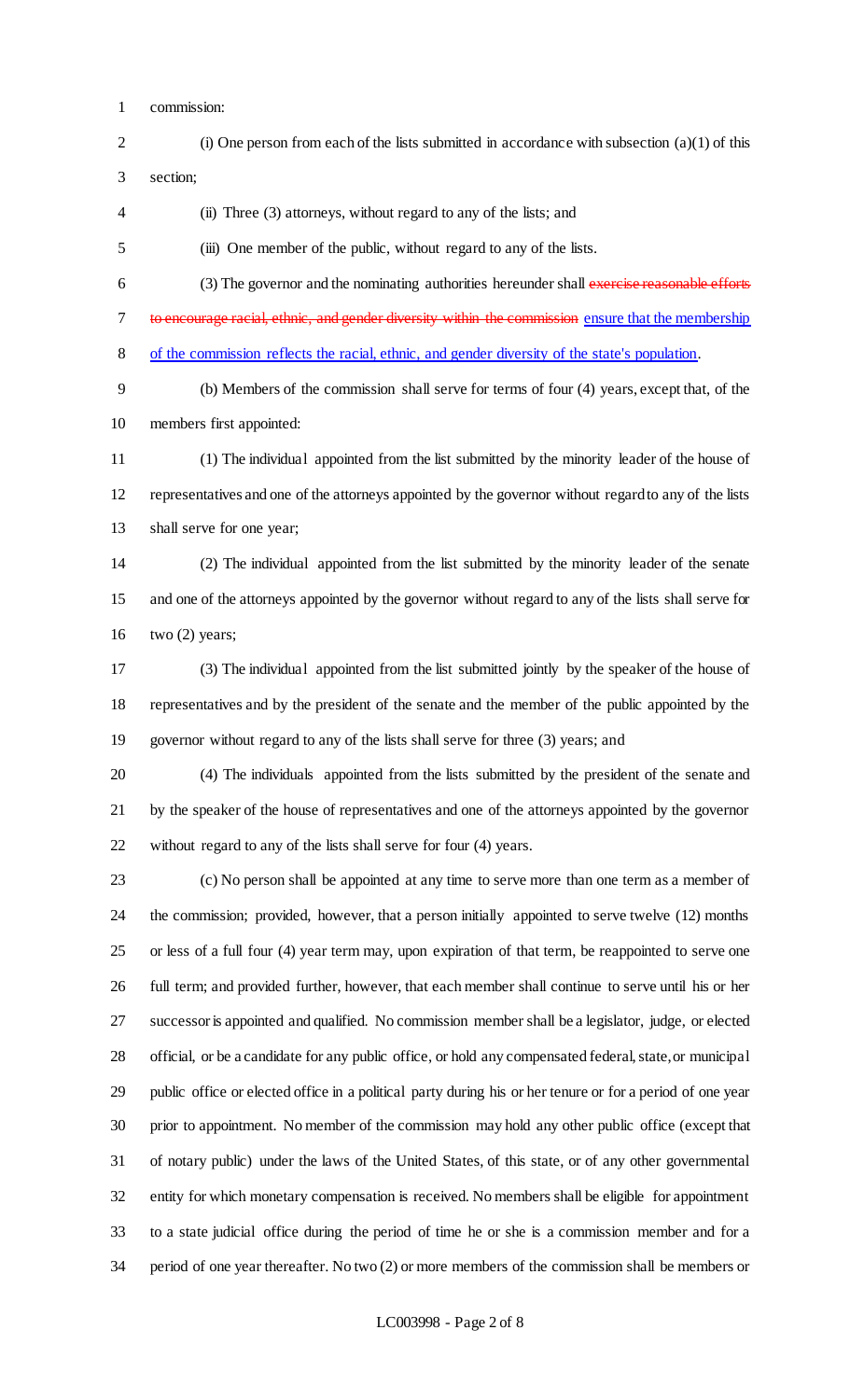employees of the same law firm, or employees of the same profit or nonprofit corporation. Vacancies other than those arising through the expiration of a term shall be filled for the unexpired portion of the term in the same manner as vacancies due to the expiration of a term.

 (d) A quorum consisting of five (5) members shall be necessary in order for the commission to conduct any business. All names submitted to the governor by the commission shall be approved by at least five (5) members of the commission voting in favor of each selection.

 (e) The commission shall have the power to adopt rules and procedures which aid in its selection of the most highly qualified nominees for judicial office. The governor shall designate a member of the commission to serve as chairperson, who shall serve in that capacity for the duration of his or her tenure. All meetings of the commission shall be subject to the open meetings law as defined in chapter 46 of title 42.

 (f) The commission is hereby authorized and empowered to investigate the personal background of each nominee as it relates to a determination of judicial fitness through the Rhode Island state police and the attorney general's office, and to require full financial disclosure under the provisions of chapter 14 of title 36.

 (g) The commission shall direct the performance of such administrative duties as may be required for the effective discharge of the obligations granted to the commission, and is hereby empowered to engage the services of legal, secretarial, clerical, and investigative employees and to make such other expenditures as are necessary for the effective performance of its functions. Expenses for office space, staffing, and necessary monetary outlays shall be provided by the department of administration as a separate line item in the state budget under the term "judicial nominating commission."

 (h) Each person appointed to the commission shall, prior to exercising any authority or assuming any duties as a member of the commission, take an engagement of office in accordance with § 36-1-2. The governor may remove a commission member from office for neglect of duty, malfeasance in office, or conviction of a criminal offense. After a commission member is notified of any allegations against her or him in writing, the commission member shall be entitled to one public hearing prior to removal by the governor.

## **8-16.1-4. Criteria for selection of best qualified nominees.**

 (a) A diverse judiciary ensures that a broad array of perspectives and experiences are brought to the bench, reinforces public trust and confidence in the fairness of the judicial system and the administration of justice and ultimately enhances the delivery of justice and the judiciary's

credibility and moral authority.

 $\frac{34}{2}$  (a)(b) The commission shall consider, but is not limited to, the following factors in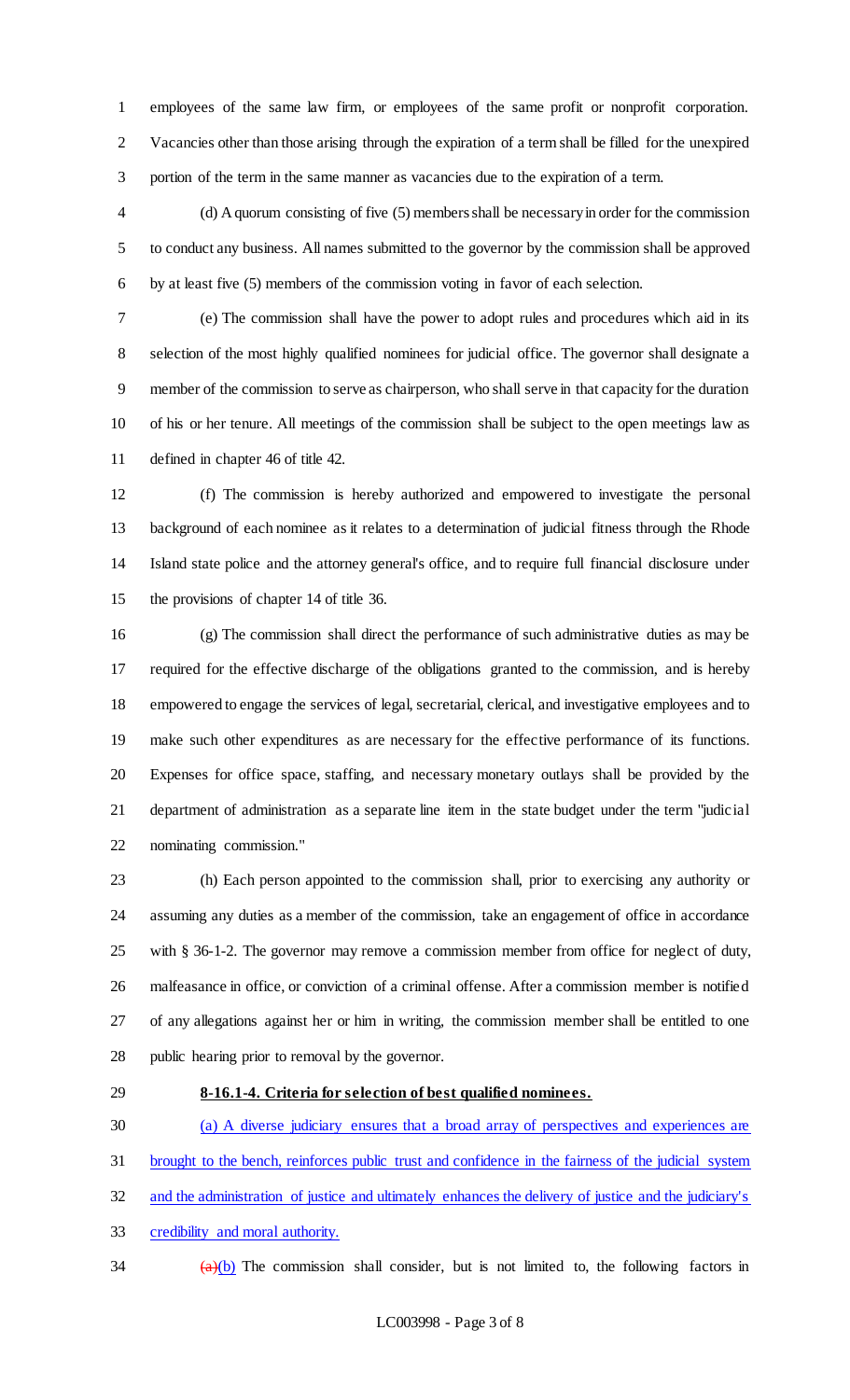selecting the best qualified nominees: intellect, ability, temperament, impartiality, diligence, experience, maturity, education, publications, and record of public, community, and government service. Every person shall, at the time of consideration by the commission, be an attorney and licensed to practice law in the state of Rhode Island and be a current member of the Rhode Island bar association in good standing.

 $\frac{1}{2}$  (b)(c) The commission shall exercise reasonable efforts to encourage racial, ethnic, and gender diversity within the judiciary of this state. To further this goal, on an annual basis, the commission shall report to the general assembly and to the governor on (i) the statistics regarding the race, ethnicity and gender of applicants considered by the commission in the previous year and 10 (ii) efforts made by the commission during the previous year to **encourage** promote racial, ethnic and gender diversity within the judiciary of this state. The form of the report and the means by which the commission shall request the necessary information from applicants shall be determined by the commission pursuant to its rule-making authority, except that no applicant shall be required to provide the information as a prerequisite to consideration, and the identifying information with respect to race, ethnicity and gender shall be collected anonymously from applicants. The report shall be made available to the public. The commission shall also consider the candidate's sensitivity to historically disadvantaged classes, and may disqualify any candidate with a demonstrated history of bias towards any of these classes.

#### **8-16.1-6. Nomination and appointment of judges.**

 (a) The governor shall immediately notify the commission of any vacancy or prospective vacancy of a judge of any state court other than the Rhode Island supreme court. The commission shall advertise for each vacancy and solicit prospective candidates and shall consider names submitted from any source. Within ninety (90) days of any vacancy, the commission shall publicly 24 submit a list of the names of not less than three (3), and not more than five (5), highly qualified 25 persons for each vacancy to the governor which shall include two (2) people of color. The governor shall fill any vacancy of any judge of the Rhode Island superior court, family court, district court, workers' compensation court, or any other state court that the general assembly may, from time to time, establish, by nominating one of the three (3) to five (5) highly qualified persons forwarded to him or her by the commission for the court where the vacancy occurs.

 (b) The governor shall fill any vacancy within twenty-one (21) days of the public submission by the commission.

 (c) Each nomination shall be forwarded forthwith to the senate, and by and with the advice and consent of the senate, each nominee shall be appointed by the governor to serve subject to the general laws. The senate shall, after seven (7) calendar days of receipt of the nomination consider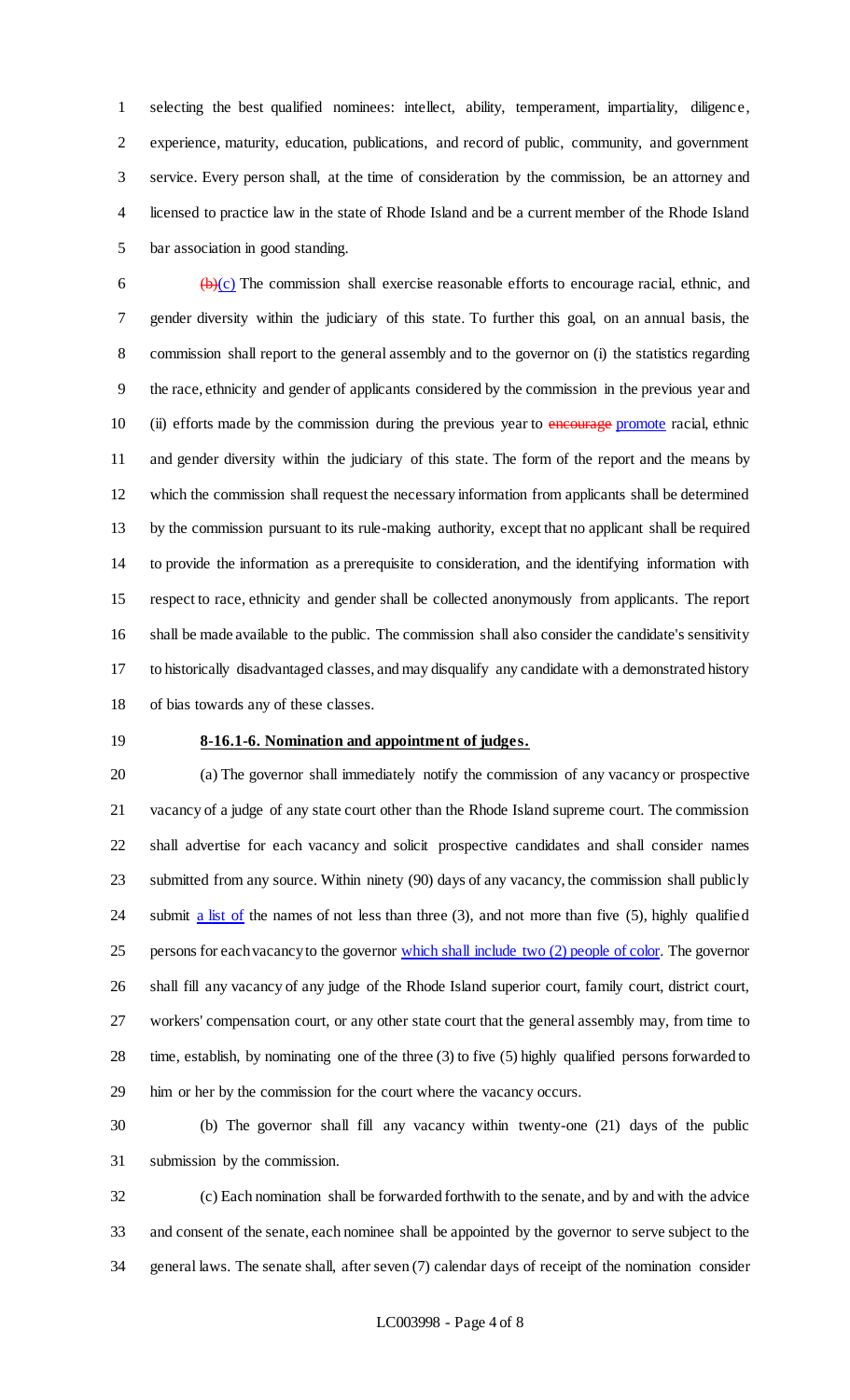the nomination, but if the senate fails within ninety (90) days after the submission to confirm the nominee, or if the senate does not, by a majority vote of its members, extend the deliberation an additional seven (7) calendar days, the governor shall appoint some other person to fill the vacancy and shall submit his or her appointment to the senate for confirmation in like manner until the senate shall confirm the nomination. If the nominee is rejected by the senate, the commission shall submit a new list of three (3) to five (5) candidates to the governor for the purpose of nomination in accordance with this chapter. Any new list may include, but need not be limited to, the names of any candidates who were previously submitted to the governor by the commission but who were not forwarded to the senate for its advice and consent.

 (d) During the time for consideration of the nominees by the senate, the senate judiciary committee shall conduct an investigation and public hearing on the question of the qualifications of the nominee or nominees. At the public hearing, the testimony of every witness shall be taken under oath and stenographic records shall be taken and maintained. Further, the senate judiciary committee shall, during the course of its investigation and hearing, have the power upon majority vote of the committee members present to issue witness subpoenas, subpoenas duces tecum, and orders for the production of books, accounts, papers, records, and documents that shall be signed and issued by the chairperson of the committee, or the person serving in his or her capacity. All such subpoenas and orders shall be served as subpoenas in civil cases in the superior court are served, and witnesses so subpoenaed shall be entitled to the same fees for attendance and travel as provided for witnesses in civil cases in the superior court. If the person subpoenaed to attend before the committee fails to obey the command of the subpoena without reasonable cause; refuse to be sworn; or to be examined; or to answer a legal and pertinent question; or if any person shall refuse to produce books, accounts, papers, records, and documents material to the issue, set forth in an order duly served on him or her; the committee by majority vote of the committee members present may apply to any justice of the superior court, for any county, upon proof by affidavit of the fact, for a rule or order returnable in not less than two (2), nor more than five (5), days, directing the person to show cause before the justice who made the order or any other justice of the superior court, why he or she should not be adjudged in contempt. Upon the return of the order, the justice before whom the matter is brought on for hearing shall examine under oath the person, and the person shall be given an opportunity to be heard, and if the justice shall determine that the person has refused without reasonable cause or legal excuse to be examined, or to answer a legal and pertinent question, or to produce books, accounts, papers, records, and documents material to the issue that he or she was ordered to bring or produce, he or she may forthwith commit the offender to the adult correctional institutions, there to remain until the person submits to do the act which he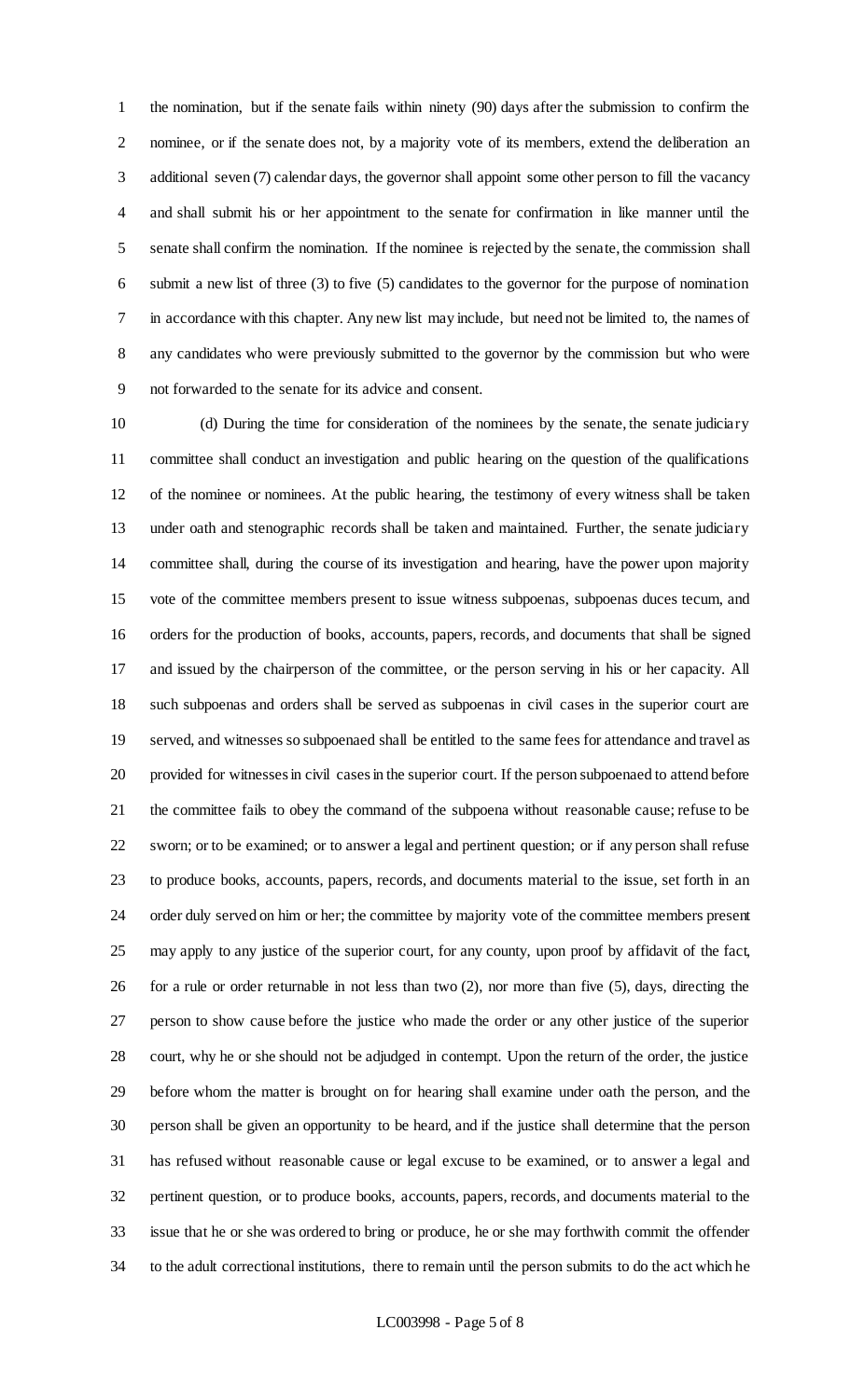or she was so required to do, or is discharged according to law.

 (e) The committee shall, for the purpose of investigating the qualifications of the nominee or nominees, be furnished with a report compiled by the state police in conjunction with the attorney general's office indicating the determinations and findings of the state police and attorney general's office investigations concerning the background of the nominee or nominees, and the report shall include, but not be limited to, the following:

 (1) Whether the nominee has ever been convicted of, or pleaded guilty to, a misdemeanor or felony in this or any other state or foreign country;

 (2) Whether the nominee has ever filed a personal bankruptcy petition or an assignment for the benefit of creditors in this or any other state or foreign country; and whether the nominee has ever been a partner in, held ten percent (10%) or more of stock in, or held office in any sole proprietorship, partnership, or corporation that has been involved in bankruptcy or receivership actions as a debtor or because of insolvency at the time the nominee was a partner in, held ten percent (10%) or more stock in, or held office in any such sole proprietorship, partnership, or corporation;

 (3) Whether the nominee has ever had a civil judgment rendered against him or her arising out of an allegation of fraud, misrepresentation, libel, slander, professional negligence, or any intentional tort in this state or any other state or foreign country;

 (4) The state police, in conjunction with the attorney general's department, shall provide in their report the names and addresses of each and every source of their information.

 (f) The reports set forth in this section shall be delivered to the chairperson and members of the senate judiciary committee in addition to the nominee or nominees only prior to the commencement of the public hearing. Provided, however, that if the nominee or nominees withdraw or decline the appointment prior to the public hearing, then the report or reports shall be returned to the chairperson of the judiciary committee and destroyed.

 (g) The committee shall also require a financial statement to be submitted by each nominee, prior to the public hearing, to the chairperson of the senate judiciary committee, to investigate each nominee to determine his or her compliance with the provisions of chapter 14 of title 36.

 (h) Any associate justice of any state court who is appointed to serve as the chief or presiding justice of that court on an interim basis shall retain his or her status as an associate justice until the appointment to chief or presiding justice is made permanent.

 (i) In case a vacancy shall occur when the senate is not in session, the governor shall appoint some person from a list of three (3) to five (5) persons submitted to the governor by the commission to fill the vacancy until the senate shall next convene, when the governor shall make an appointment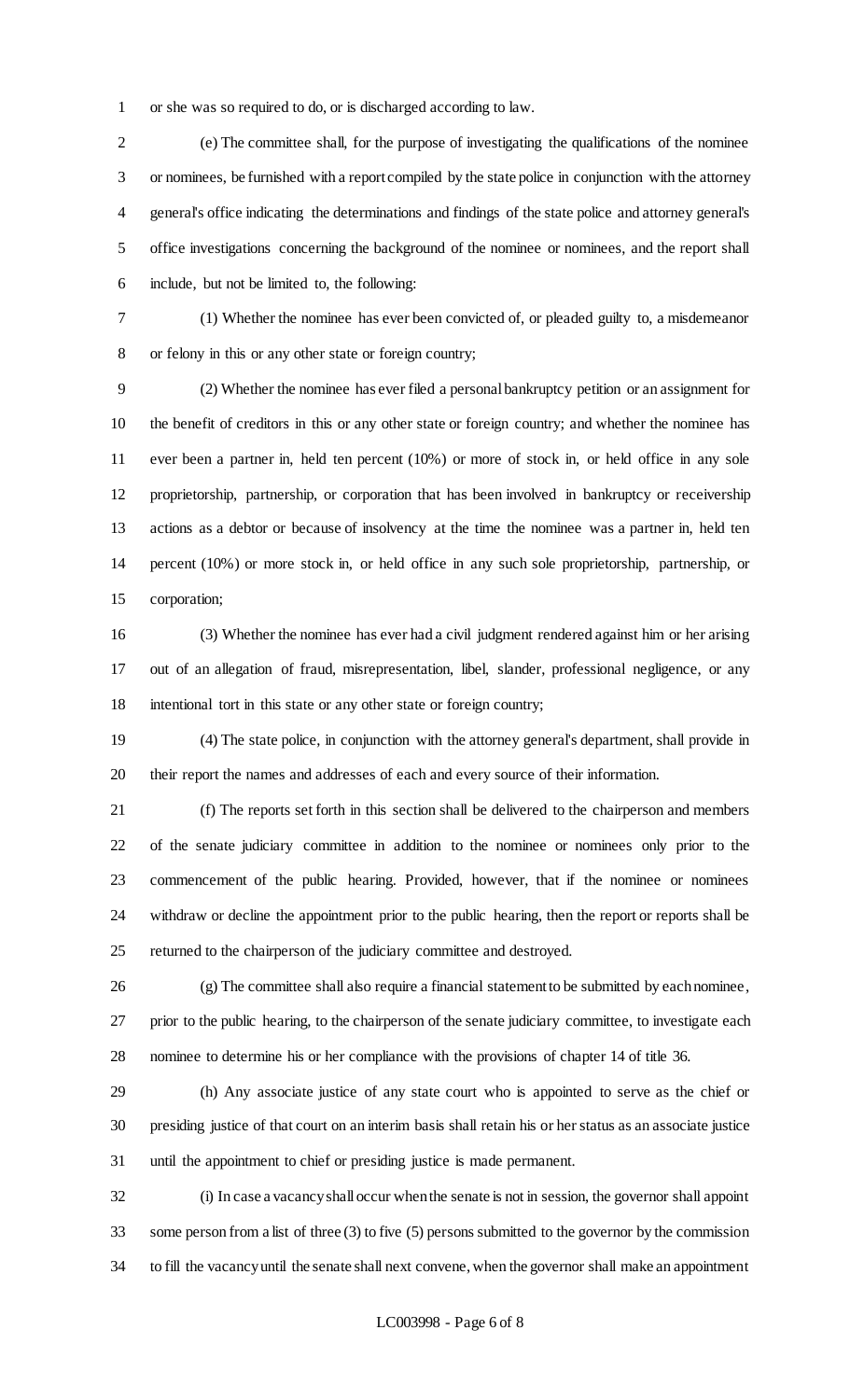1 as provided in this section.

 $=$ 

2 SECTION 2. This act shall take effect upon passage.

LC003998 ========